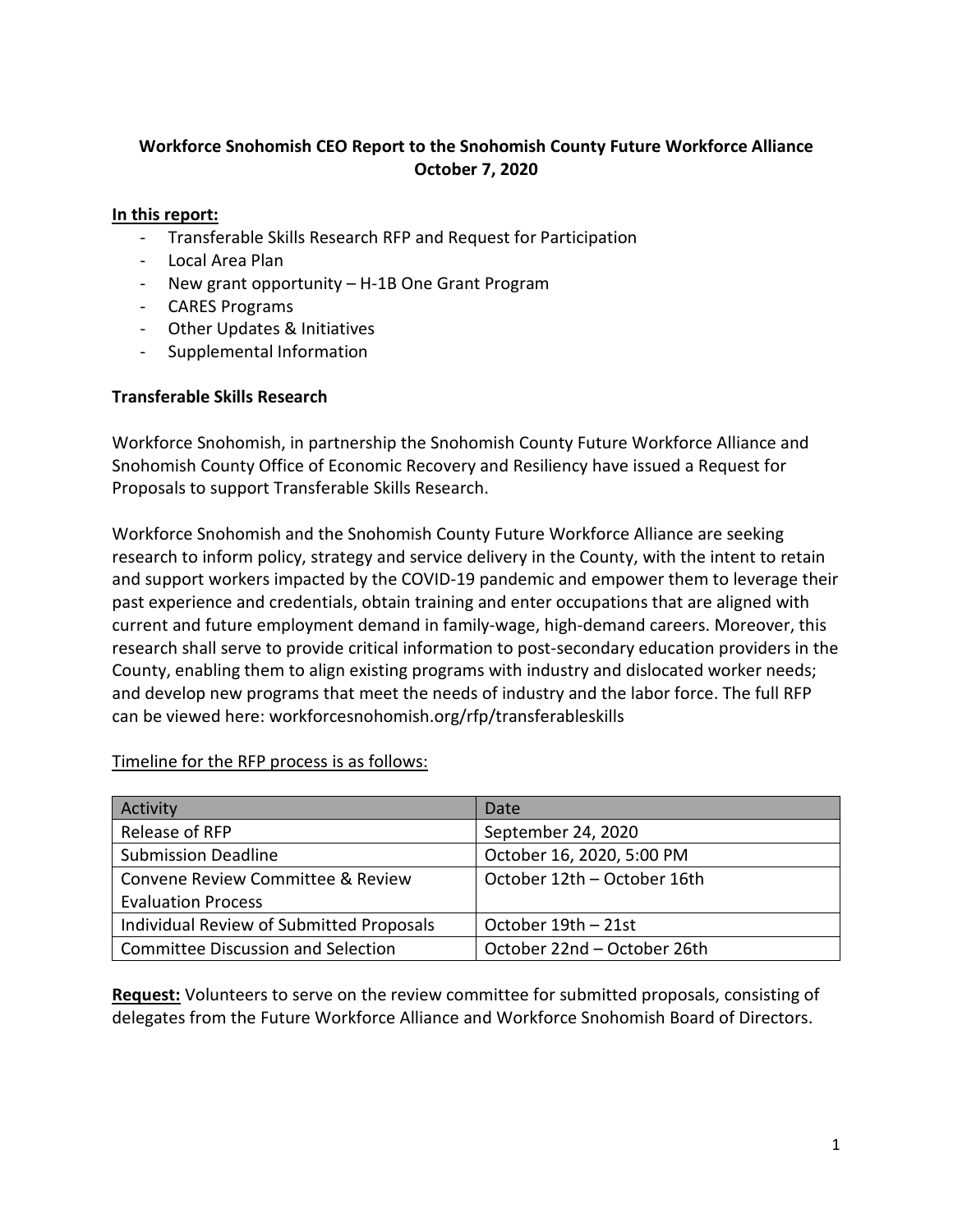### **Local Area Plan**

Snohomish County's Local Area Plan narrative is under development and will require Future Workforce Alliance engagement and input prior to its approval. Workforce Snohomish is working on revising specific sections of the plan to reflect the changes in service delivery linked to COVID-19, the short and long-term implications and opportunities these changes present. The plan also encompasses a number of sections on workforce development strategy, linked to the roles and responsibilities of the local workforce development board. This strategic framing will provide WFS with the opportunity to revise/align or affirm its narrative on service delivery.

The State Workforce Board originally requested plans be submitted at the end of October, however we have requested an official extension until mid-December to enable the Board to engage in the development of the plan prior to the final plan being presented to the board for a vote. Below is a proposed timeline for FWA engagement and draft iterations prior to December's Board meeting.

| <b>Activity</b>                                      | <b>Date</b>                 |  |
|------------------------------------------------------|-----------------------------|--|
| Strategy questions distributed to FWA                | Week of October 12th        |  |
| 1st revised draft of Local Area Plan completed       | Week of November 2nd        |  |
| Option(s) for further review and feedback on draft   | November 9th - 20th         |  |
| Revised version complete and distributed to FWA with | December 1st                |  |
| <b>Board Packet</b>                                  |                             |  |
| <b>FWA Board Vote</b>                                | December 10th               |  |
| Submission of the Plan to the State Workforce Board  | Following approval by Board |  |

### **U.S. Department of Labor, H-1B One Grant Program**

Proposal Due Date: November 11, 2020 Award Floor: \$500,000 Award Ceiling: \$10 Million Required Partners: Businesses, Education and Training Providers and Workforce Development entities.

The US Department of Labor recently released a grant "H-1B One Workforce Grant Program." The funding supports a focused effort to upskill the workforce to meet high-demand employer needs in sectors and/or occupations that utilize H-1B Visas. Sectors include: **IT and IT-related industries, Advanced Manufacturing (including biotechnology), and Professional Services (encompassing engineering and surveying occupations).** If proposals seek to target specific occupations outside of these sectors (occupation strategy), it must be supported by data on certified H-1B Visas issued in the target geographic area(s).

Key components:

**Employer driven**: Employers in targeted sectors must be actively engaged in the design of the program and partnerships expanded throughout the life of the grant. The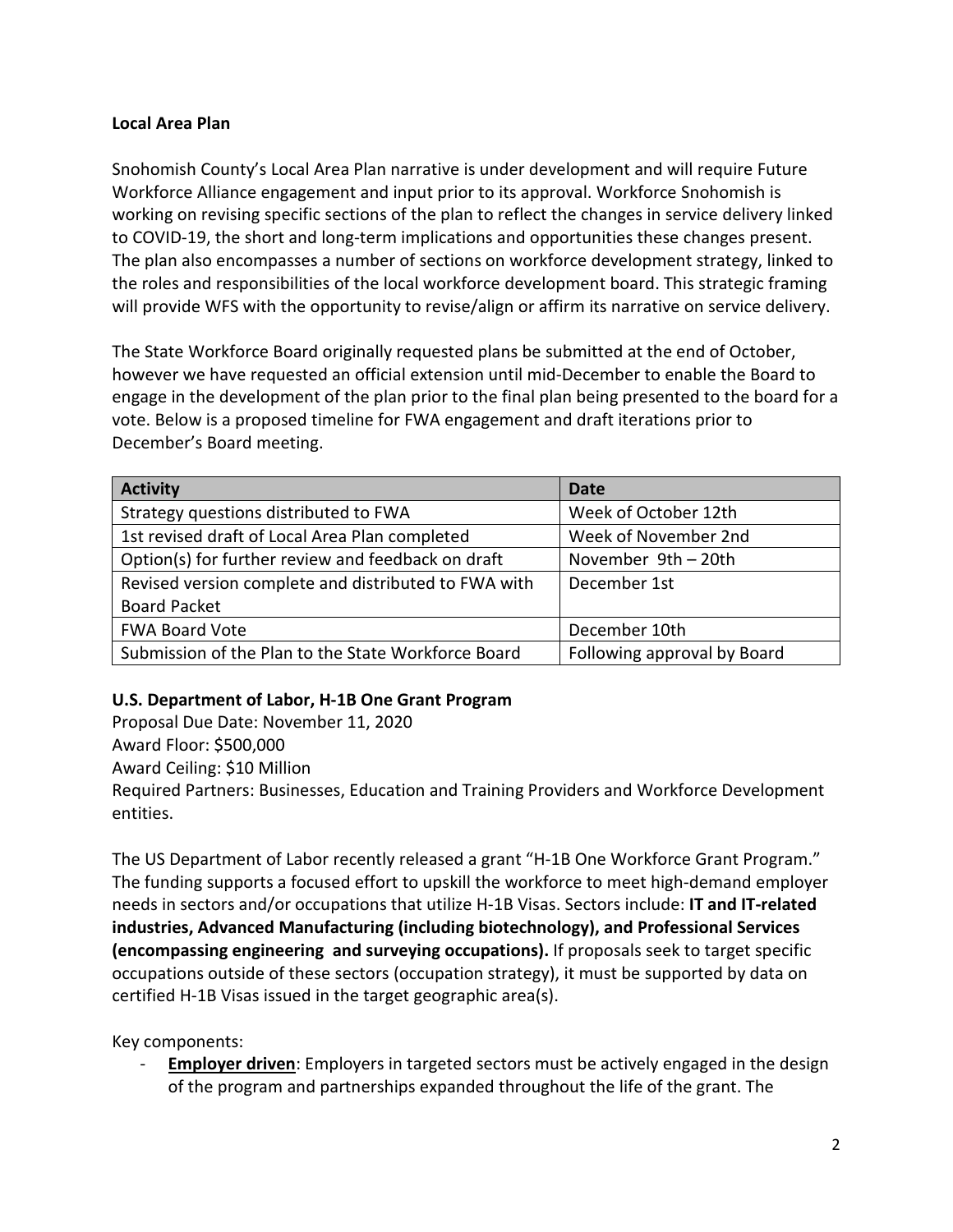program will not work and the proposal will not be funded without strong employer engagement and alignment with employer needs for middle-to-high skilled workers (including incumbent worker training), or entry-level occupations on a career pathway leading to middle or high-skilled occupations.

- **Public-private partnerships:** Designed to leverage resources across federal, state and local funding streams, as well as private sector. Partnerships will work toward a coordinated approach to preparing a skilled workforce within an economic region. All applicants must demonstrate leveraging at least 25 percent of the total amount of grant funds requested.
- **Sustainability & Replicability:** Design a project that will sustain efforts beyond the granting period and can produce evidence of impact and established methods to enable replication.

The intent of this grant program aligns with the vision set forth by Executive Somers in the establishment of the Future Workforce Alliance. It provides a unique opportunity to catalyze this work in targeted sectors or occupations and lay the foundation for future work across sectors. In short, proposed programs must include the following elements:

- 1) Build new or expand existing sector partnerships that develop a workforce strategy across state and regional workforce and related sector agencies, including employers within the proposed sector-based initiatives and education and training entities;
- 2) Establish new or expand career pathways in the proposed sector-based initiatives(s) that focus on the skills, competencies; and credentials needed for jobs within the targeted H-1B industries and occupations;
- 3) Offer high-quality training options to prepare individuals to successfully move into middle- to high-skilled employment within the targeted H-1B industries and occupations
- 4) Ensure that participants receive the supportive services necessary to particulate fully in employment and training activities;
- 5) Develop a new or leverage an existing system for reviewing and collecting data, and monitor results to assess program performance; and
- 6) Create a new or leverage an existing infrastructure to successfully sustain the program components and partnerships after the life of the grant.

**Next Steps:** Workforce Snohomish has proposed a regional partnership to pursue this grant opportunity, encompassing King and Pierce Counties (consider adding Kitsap). Once applicant partnership is formed, outreach and engagement of employers in targeted sectors will commence to solicit input into program design and engagement. Future Workforce Alliance Board participation is welcome and encouraged.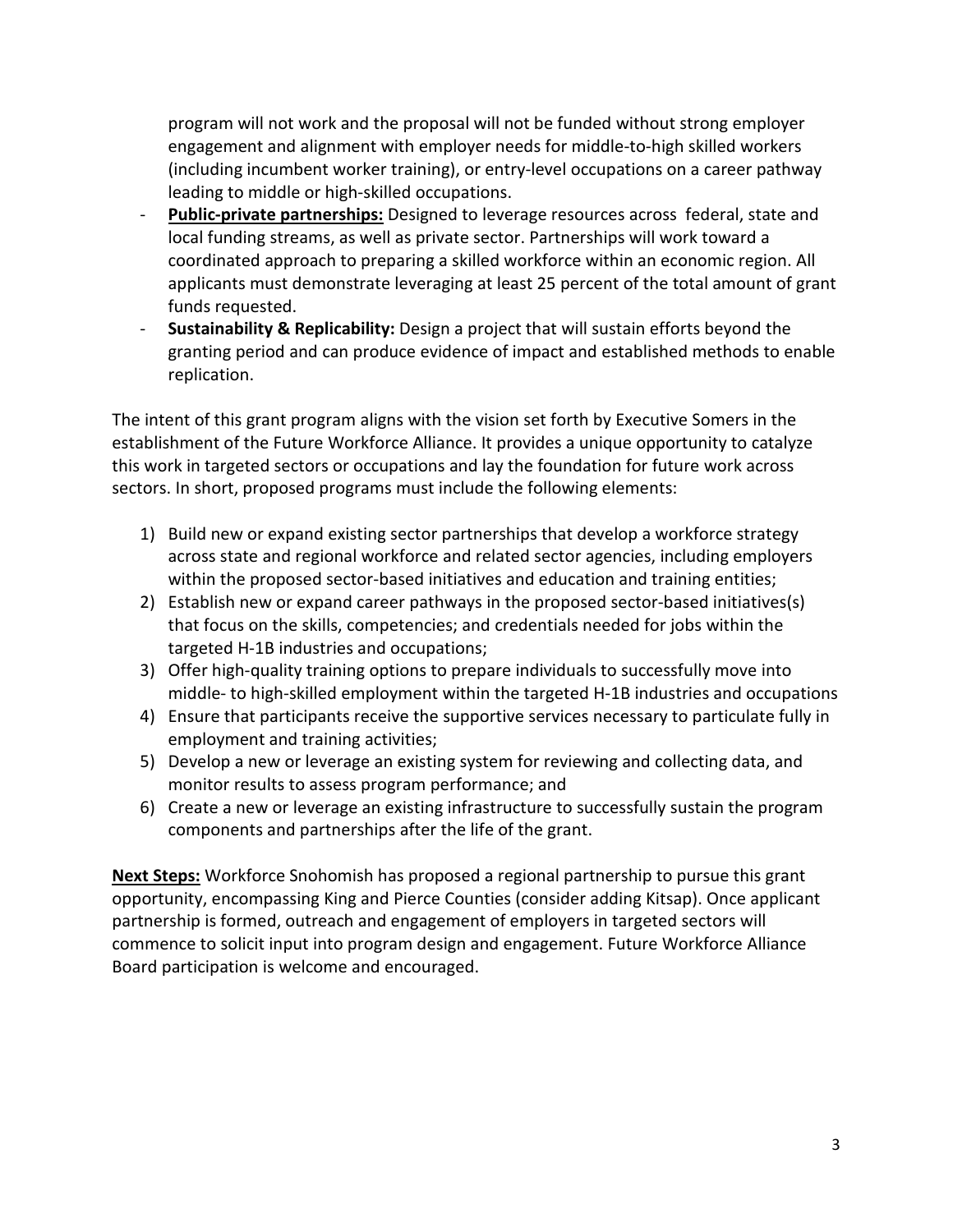### **CARES Programs**

Workforce Snohomish is honored to administer a number of County CARES-funded programs. Overviews of each program are outlined below.

### **Snohomish County Small Business Relief, Recovery, and Resiliency (R3) Grant**

Launched in early June, the R3 program, intended to support small business sustainability (with fewer than 20 FTE) through the COVID-19 public health emergency. Workforce Snohomish received 2,194 R3 applications totaling over \$41 million in requests in the first round, adding an addition 509 applications in Round 2. Additional funds were recently allocated by Council to fund a third round, supporting additional grants to applicants that were not selected in prior rounds.

|              | <b>Grant Funding</b><br><b>Allocated</b> | <b>Number of</b><br><b>Grantees</b> | <b>Total Funding Remaining</b><br>to Distribute to Grantees |
|--------------|------------------------------------------|-------------------------------------|-------------------------------------------------------------|
| Round 1      | \$5,720,430                              | 309                                 | \$160,000                                                   |
| Round 2      | \$7,087,710                              | 437                                 | \$390,000                                                   |
| Round 3      | \$3,960,000                              | 236                                 | 3,960,000                                                   |
| <b>Total</b> | \$16,768,140                             | 982                                 |                                                             |

## **First in Flight Fund (F3)**

Launched in early June, the focus of the F3 grant program is on aerospace companies and Paine Field businesses that are critical to supporting Snohomish County's recovery. Funding is intended to support business sustainability through the COVID-19 public health emergency. Workforce Snohomish received a total of forty-eight (48) applicants, representing \$26,712,648 in funding requests.

F3 grants were announced in late June to twenty (20) companies, representing a \$7 million investment. Grantees estimated that 271 jobs will be retained as a result of this funding. Grantees will submit a report at the end of November on the impact of the grant in relation to employee retention and other metrics outlined in their grant applications.

### **Aerospace Employment Recovery & Training Program (AERO-ERTP)**

In recognition of the profound change COVID-19 has had on aerospace businesses and its workforce, Snohomish County launched a customized short-term training initiative known as the Aerospace Employment Recovery & Training Program (AERO-ERTP). The program aims to increase the resiliency of local businesses and to facilitate the reintegration of furloughed workers into the workforce, primarily though cohort-based trainings.

Grants were awarded in early August and training has commenced across all grantees.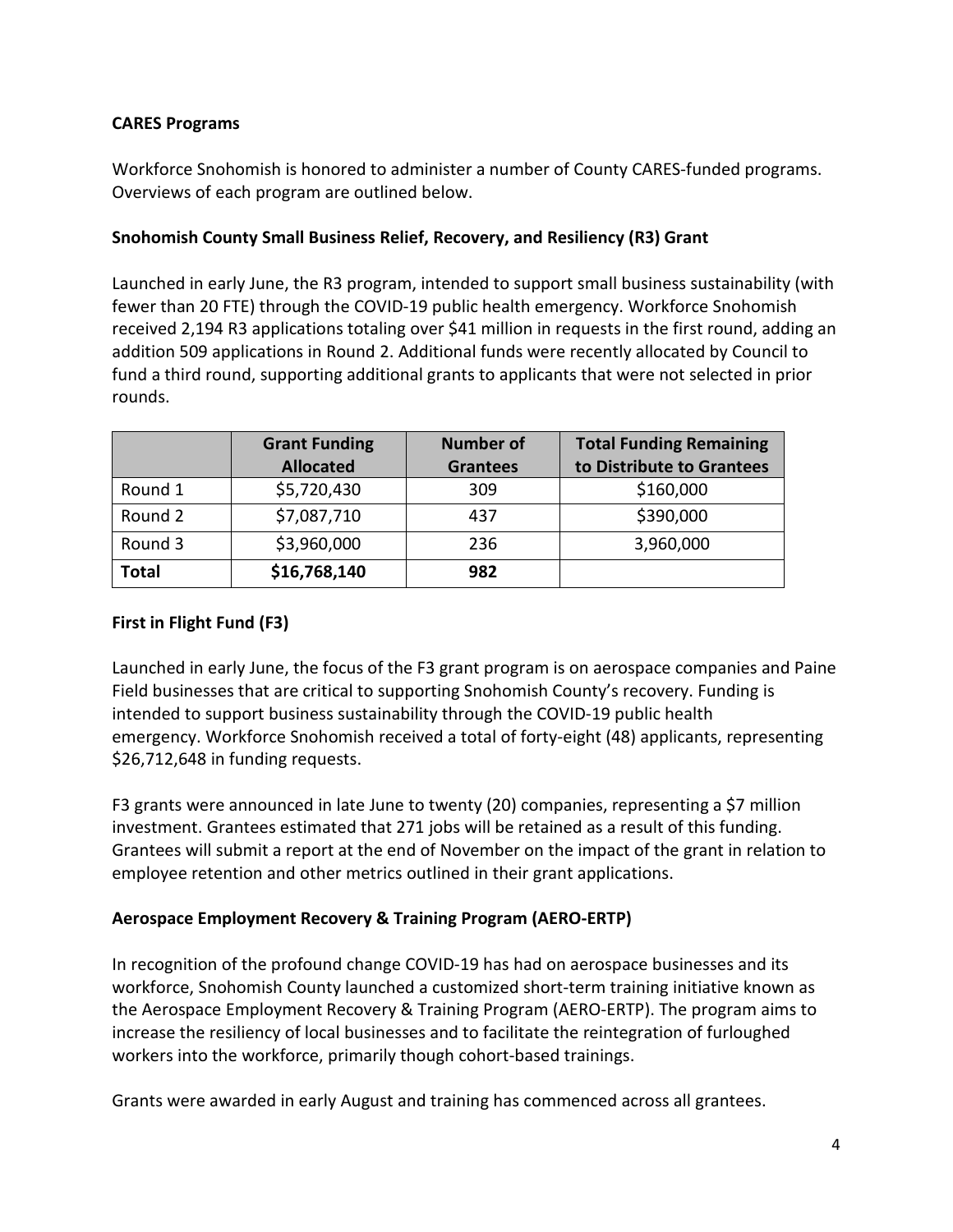- Eleven (11) companies awarded funds, totaling \$2,480,560.
- An estimated 1,145 employees will participate in training
- An estimated 172 layoffs will be averted as a result of this investment
- An estimated 56 employees could be recalled and 35 new workers may be hired. Note we have already seen evidence of employers recalling furloughed employees as a result of this program/investment; however, hiring, by in large is anticipated to have a longer trajectory (~early to mid-2021).

Employers/grantees are utilizing employees with subject matter expertise, private training providers (including vendors of specialized equipment) and community colleges to support their training plans. Training is employer choice and proposed training is broad in scope amongst grantees. WFS leveraged our WIOA Incumbent Worker training program processes and requirements to support the development of the program, adapting to blend Customized Training and On-the-Job Training models and support the County's objectives. The majority of awarded companies have incorporated certification of employees in their training plans, however not all will be completed within the timeframe of this grant program (as all funds must be expended and training completed by 11/30).

Grantees will submit a final outcomes and fiscal report in early-December. Our experience todate with AERO-ERTP grantees has made clear their dedication to their employees and commitment to retain and/or recall as many as possible.

### **CARES Jobs**

Workforce Snohomish, in partnership with Snohomish County Human Services has launched the CARES Jobs program. This program provides subsidized jobs for eligible individuals in Snohomish County. Initial inquiries to cultivate subsidized job opportunities in Snohomish County among organizations that are addressing critical needs (food, shelter, healthcare, childcare); as well as limited spaces in high-growth sectors have yielded overwhelming results within the first week – highlighting the tremendous needs in our community.

Workforce Snohomish is making a concerted effort to engage BIPOC communities in this program – both business owners, organizations providing critical needs support in these communities and participants. Workforce Snohomish is investing its resources to support this objective – beginning with issuing contracts to Refugee and Immigrant Services Northwest (supporting translation services) and Latino Education Training Initiative (LETI). Additional outreach and engagement efforts are underway.

Workforce Snohomish has partnered with Parker Staffing to support program implementation that is fully operational as of September 29th. Workforce Snohomish estimates the ability to place between 100 and 120 individuals in subsidized jobs between October 1, 2020 – December 30, 2020 with these funds. We anticipate funds could be fully obligated within 2-3 weeks.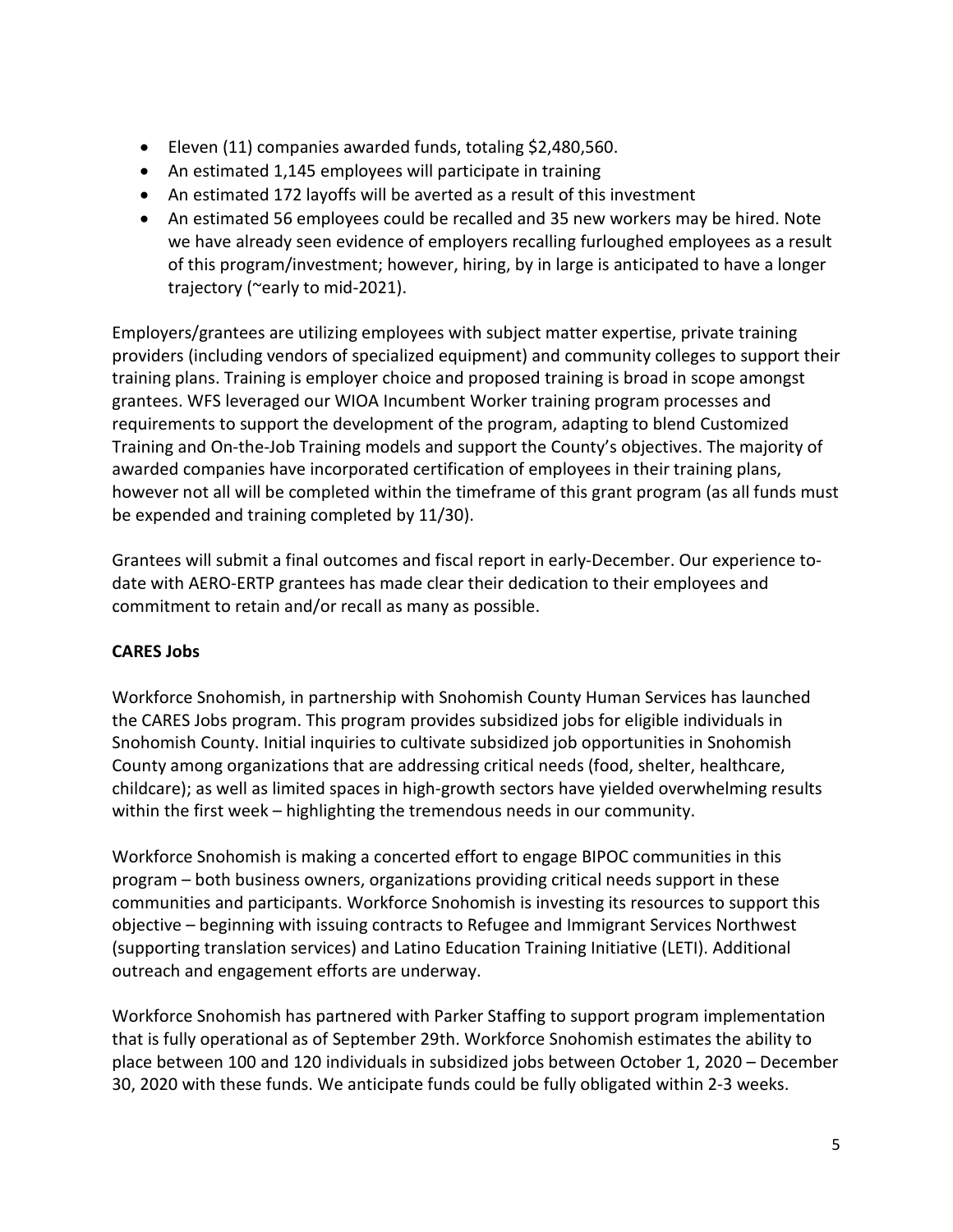### **Other Updates & Initiatives:**

### **National Dislocated Worker Grants**

Workforce Snohomish has received allocations from statewide Dislocated Worker Grants, as Disaster Grant and Employment Recovery as previously reported. Subrecipient contracts have now been executed and the team, consisting of Workforce Snohomish leadership, Workforce Navigators and subrecipients are working to stand up customer processes, outreach and communication. Workforce Snohomish continues to work with Snohomish County Emergency Management and VOAWW to identify disaster-relief subsidized job opportunities.

Workforce Snohomish will leverage the CARES Jobs program to develop the pipeline of potential candidates that would benefit from enrollment in Dislocated Worker Grants.

### **Regional Coordinating Network**

The Regional Coordinating Network (RCN), supported by a grant from Employment Security Department and Career Connect Washington consists of a partnership between Workforce Snohomish, NW Workforce Council, Snohomish and NW STEM Networks and Northwest Educational Service District 189, covering Snohomish, Skagit, Whatcom, San Juan and Island Counties. The STEM Networks and NWESD 189 were awarded a High Needs Grant in August to expand their work serving rural communities across the region (WFS is passing through 100% of funds for this project). Efforts are underway to virtualize STEM Network programming and increase meaningful, place-based career connected learning opportunities in rural areas and cities like Darrington.

Under the auspices of this project, Workforce Snohomish continues to support and expand Career Launch and Career Connected Learning programs serving Snohomish County – including Apprenticeships, Pre-Apprenticeships and Project BioPath (in partnership with Shoreline College and Life Science Washington).

*RCN & Life Science Sector.* Discussions continue with Life Science Washington, Shoreline College and Seattle-King County Workforce Development Council regarding a bootcamp program created in partnership with AGC Biologics to support access to entry level positions in the sector (Project BioPath). The program was unsuccessful in attracting candidates for Summer 2020 and has been postponed until Summer 2021. WFS is working with Shoreline College and Seattle-King WDC to support a re-design the program to align with WIOA (participants required to be enrolled/eligible) and explore additional work in around career pathway development (including transferable skills identification). The Life Science sector is hiring across a wide variety of positions and skill levels. Life Science WA has expanded their job board to highlight these opportunities. In addition, WFS provided input to Life Science Washington's workforce plan that will be finalized in mid-October.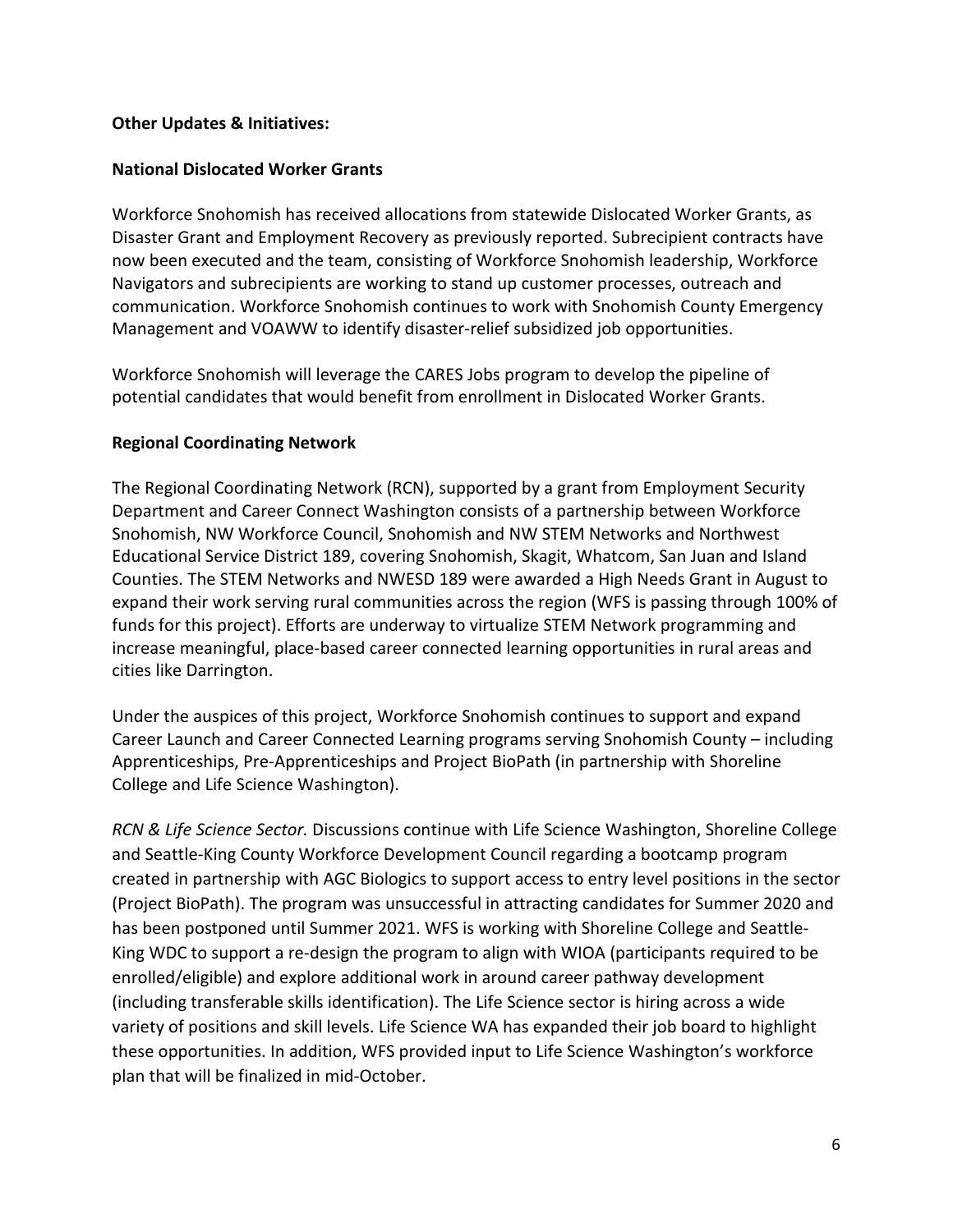### **Asset Building Coalition**

Effective July 1, 2020, Workforce Snohomish has assumed the responsibility for the Asset Building Coalition of Snohomish County (previously hosted by United Way). ABC is a working collective composed of staff from area workforce, social and human service organizations working to improve financial literacy and empowerment in the community. The Snohomish County ABC is one of sixteen coalitions that operate statewide with guidance from the Washington Asset Building Coalition. The stated mission of the Washington ABC is:

*[To] promote policies and programs in Washington that assist low-and-moderate income residents build, maintain & preserve assets through investments in education, homeownership, personal savings and entrepreneurship. We partner with policy-makers, financial institutions & service providers on the regional, state and federal levels to create, innovative, systemic solutions to addressing poverty so that all Washingtonians have an opportunity to achieve a secure economic future & live with dignity.* 

While each coalition shares these goals, they have significant latitude to develop resources and programming that address their local priorities. The Washington State Department of Commerce provides funding to support the operations of the coalitions. For the past 15 years, the Snohomish County ABC has focused on training frontline staff to build confidence in incorporating financial education into service delivery.

Workforce Snohomish will continue to focus Department of Commerce grant funding (\$8100/yr) in supporting training of front-line staff, and hosting educational events, Workforce Snohomish has invested additional resources to expand the scope and capacity of ABC in the coming year. This investment includes the development of a series of short videos on financial topics that will be posted to the Workforce Snohomish/WorkSource Snohomish County websites, as well as re-assignment of a staff Navigator (Jared Shapiro) to concentrate on advancing this work. It is our goal to build and integrate this capacity across the workforce development system – through a blended approach of professional development for staff, enabling them to leverage this knowledge when advising job seekers and youth; cultivation on online resources; as well as constructing a network of external partners to support customer referrals. We believe this investment will improve the outcomes of our customers – from increased rates of training completion, job entry, retention and career and wage progression.

**Innovation & Entrepreneurship:** In August, WFS invested in the NW Innovation Resource Center (NWIRC), seeding the development of new programs and services aimed at retaining talent in the region and fostering the innovative start-ups. The project is progressing nicely. I have included updated outreach materials on the program - Project ReInvent™. NWIRC has made great progress in designing this program and WFS has work to do to determine how we can reach dislocated workers that may be interested in engaging and how we may be able to support worker engagement with small businesses enrolled in the program.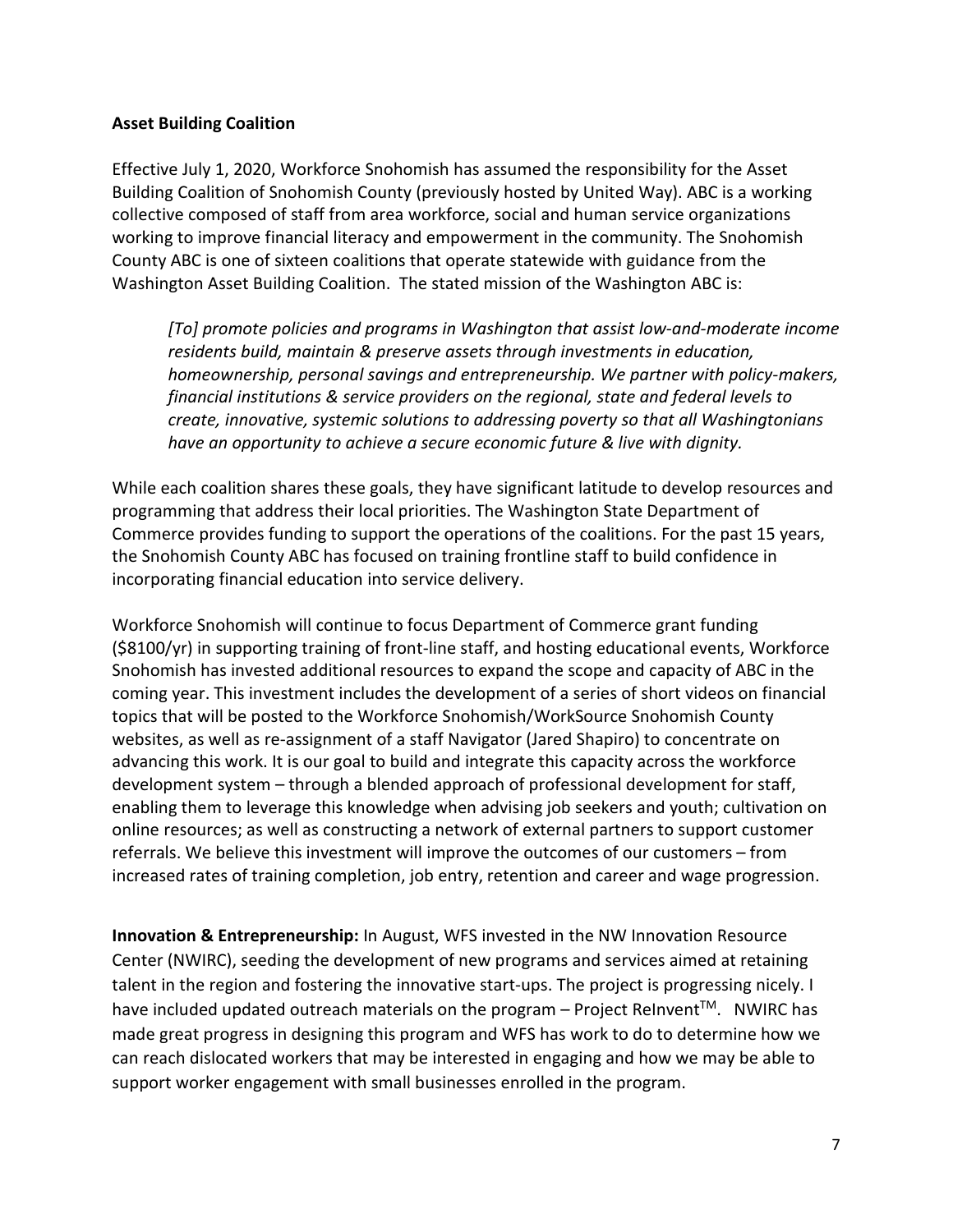



# **Project ReInvent™**

# **Project ReInventTM is seeking innovative small businesses to help springboard their growth and success**

Workforce Snohomish and NW Innovation Resource Center have forged a partnership to support economic growth and vitality amongst small businesses and startups in the region. The project seeks to provide resources who possess useful skills and knowledge to businesses that may need to pivot or reinvent themselves as a result of the recent economic crisis linked to COVID-19.

Project ReInvent™ will bring together highly trained and skilled workers who can potentially support small businesses through mentoring, consulting or even direct employment as businesses pivot or re-invent themselves due to the impact of COVID.

We are interested in hearing from small businesses in the innovative and technology sectors who would like the opportunity to benefit from this program, particularly from one of the following industries, although we welcome inquiries from all areas:



### **How does the program work?**

Many startups fail as they typically lack the key resources needed to provide the necessary technical, project management and business support. In addition, an increasing number of existing small businesses are recognizing the need to pivot or reinvent their business to address shifting market conditions and would benefit from some of the same actions and access to talent required of startup businesses.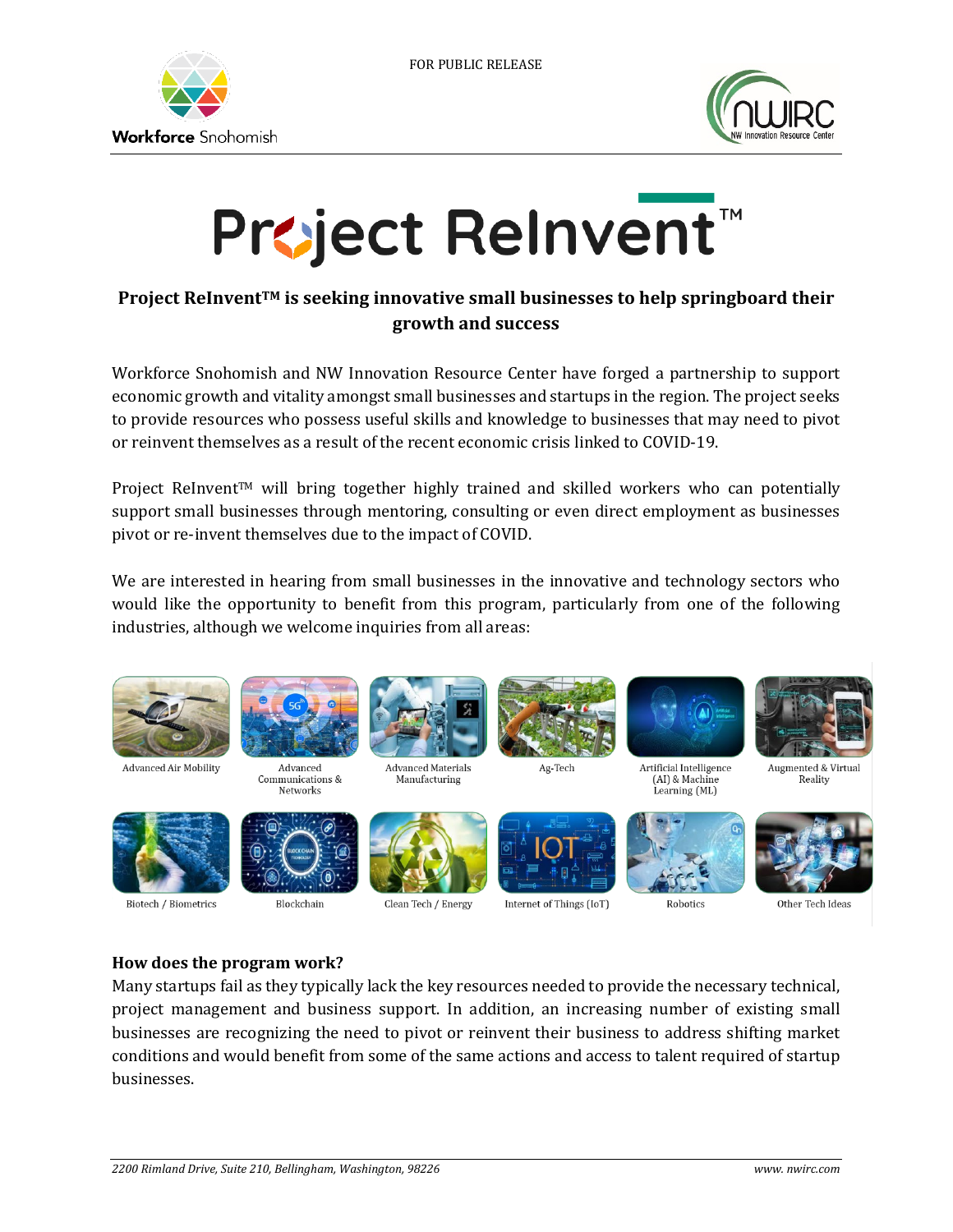If you are looking to accelerate growth or perhaps reinvent your business due to recent economic changes and think that you could use some additional support then Project ReInvent™ can help you.

The project is also forming a network of highly skilled individuals who are seeking to utilize their time and skills to support small innovative businesses. These individuals possess a broad range of skills from product development to financial management. Individuals will be available to act as mentors, consultants or employees on short- or long-term engagements. The NW Innovation Resource Center (NWIRC) will also provide educational workshops and facilities to help participating businesses make the leaps in performance they are seeking.

### **Benefits of Project ReInvent™**

Small businesses participating in the project who may need additional resources to grow or adapt to the changing marketplace have the opportunity to connect with highly skilled workers and receive guidance and expertise from our corps of individuals who are participating in Project ReInvent $TM$ . Additional resources such as team workspace, podcast rooms and more are available for use at TheLab@everett and TheLab@arlington. The small business benefits from short-term support to solve challenges or complete projects which may accelerate the pace of success with their new focus.

### **How do I apply?**

For more information or to apply to participate in Project ReInvent please go to https://nwirc.com/programs/project-reinvent/.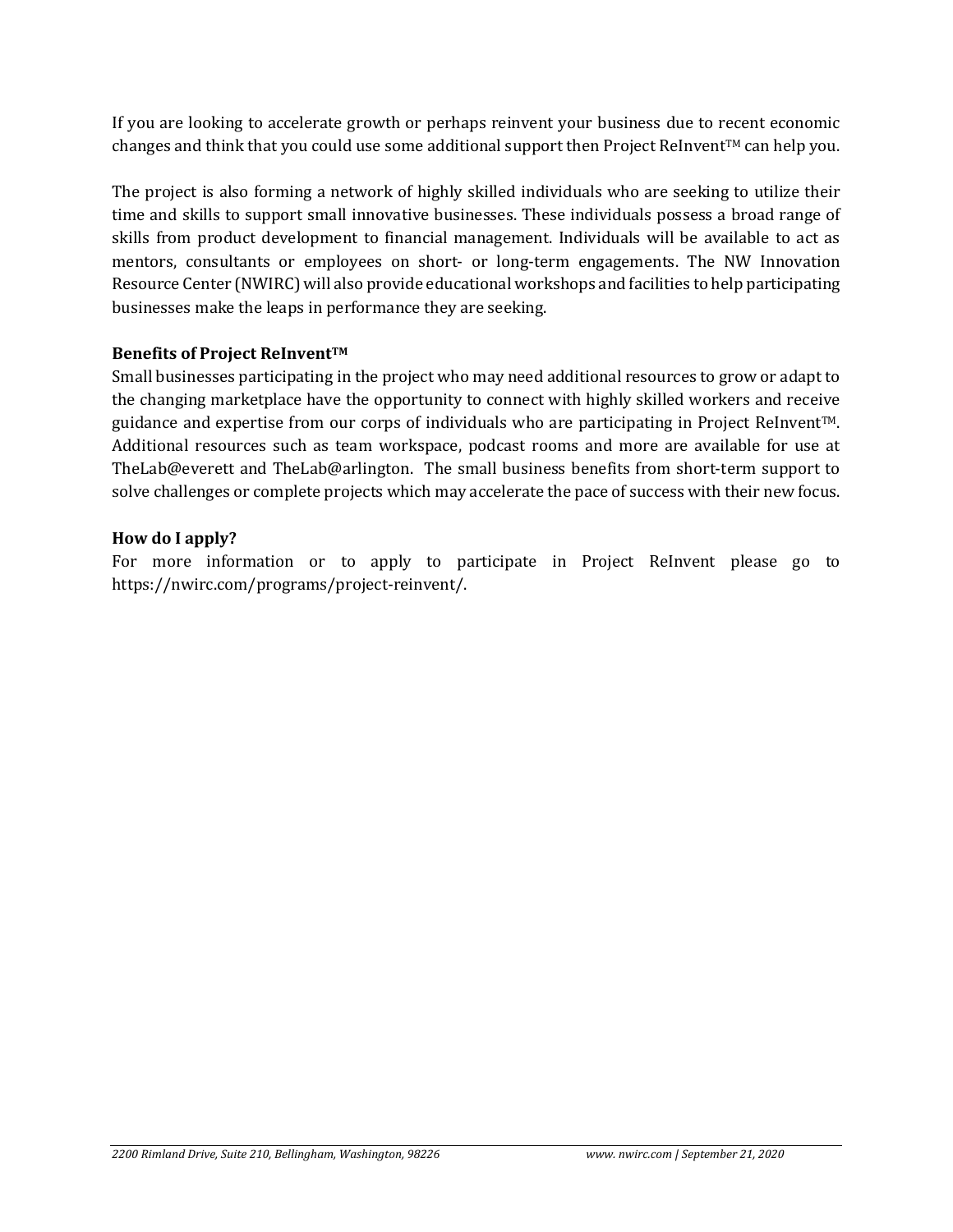



# **Project ReInvent™**

# **Have you ever dreamed of starting your own business or becoming an entrepreneur? Can you see yourself working with a high paced small business startup?**

Workforce Snohomish and NW Innovation Resource Center have forged a partnership to support individuals whose previous jobs may have been affected over this past year due to the economic impacts or who may simply find themselves seeking a new start in their careers.

Project ReInvent™ seeks to connect highly trained and skilled workers with opportunities to start their own business as an entrepreneur, or join forces with others to grow a new or existing small business. We are looking for individuals who have any kind of background, skills, who are interested in starting their own business or have interest in supporting a small business. While we welcome inquiries from all categories, we have particular emphasis on the following industry sectors.

![](_page_9_Picture_7.jpeg)

We are looking for all skillsets from product design to financial or program management who would like to get started in the technology sector or who simply want to share their knowledge with a small business in this field. If this sounds like you, contact us so we can learn more!

### **How does the program work?**

There are two elements to the programs: 1) for individuals that want to be entrepreneurs and have an idea to start their own business; 2) individuals that have skills and experience and want to support a small innovative business.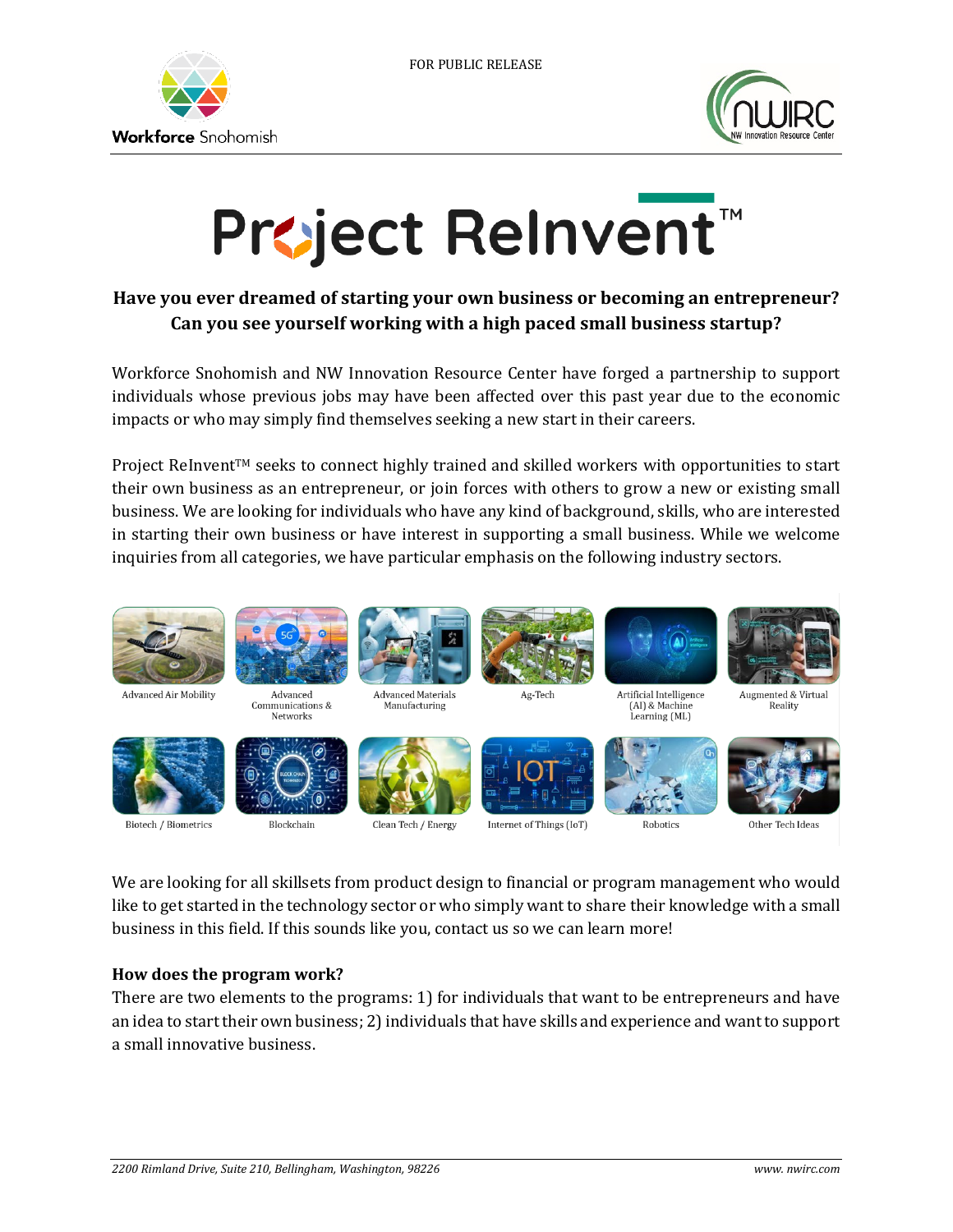### *Entrepreneurs*

This track is for those who may have found themselves displaced from the traditional workforce and now have the opportunity to perhaps start their own business that they have always dreamed about. Or perhaps it's simply time to make that career change. Project ReInvent<sup>TM</sup> will work with you to help provide resources and mentorship to get you started, from design workshops to seeking investor funding. We can also offer a place to meet, think and create, at our lab in Everett or Arlington, where we offer space to meet with others who can get your idea off the ground.

### *Individual support to Small Business & Startups*

Many startups fail as they typically lack the key resources needed to provide the necessary technical, project management and business support. In addition, an increasing number of existing small businesses are recognizing the need to pivot or reinvent their business to address shifting market conditions and would benefit from some of the same actions and access to talent required of startup businesses.

If starting your own business isn't for you, you may be excited to work with a small business in a dynamic, startup environment. If this is the case, you can become part of the Project ReInvent Corps - a group of highly skilled individuals that are available to connect with small businesses to share their extensive knowledge and skills to improve the success level of these new and existing small businesses. This could be in the form of mentoring or consulting/advisory capacities with the goal of forming relationships and business connections.

### **Benefits of Project ReInvent**

Whether you are interested as an entrepreneur or as an individual supporter, Project ReInvent™ offers many benefits. Maybe you are someone who has an idea and wants to see it through to market. For those seeking to get their own business off the ground or want to license an idea, we offer a range of readily available resources and support mechanisms.

For individuals who may find themselves displaced from previous employment due to economic conditions, being part of the Project ReInvent Corps allows you to maintain positive business engagement helping to get drive our economic recovery. Also, during a time of non-permanent employment it offers a means of ensuring concurrency on your resume through active participation with businesses while also establishing connections for future endeavors.

### **How do I apply?**

For more information or to apply to participate in Project ReInvent<sup>™</sup> please go to https://nwirc.com/programs/project-reinvent/.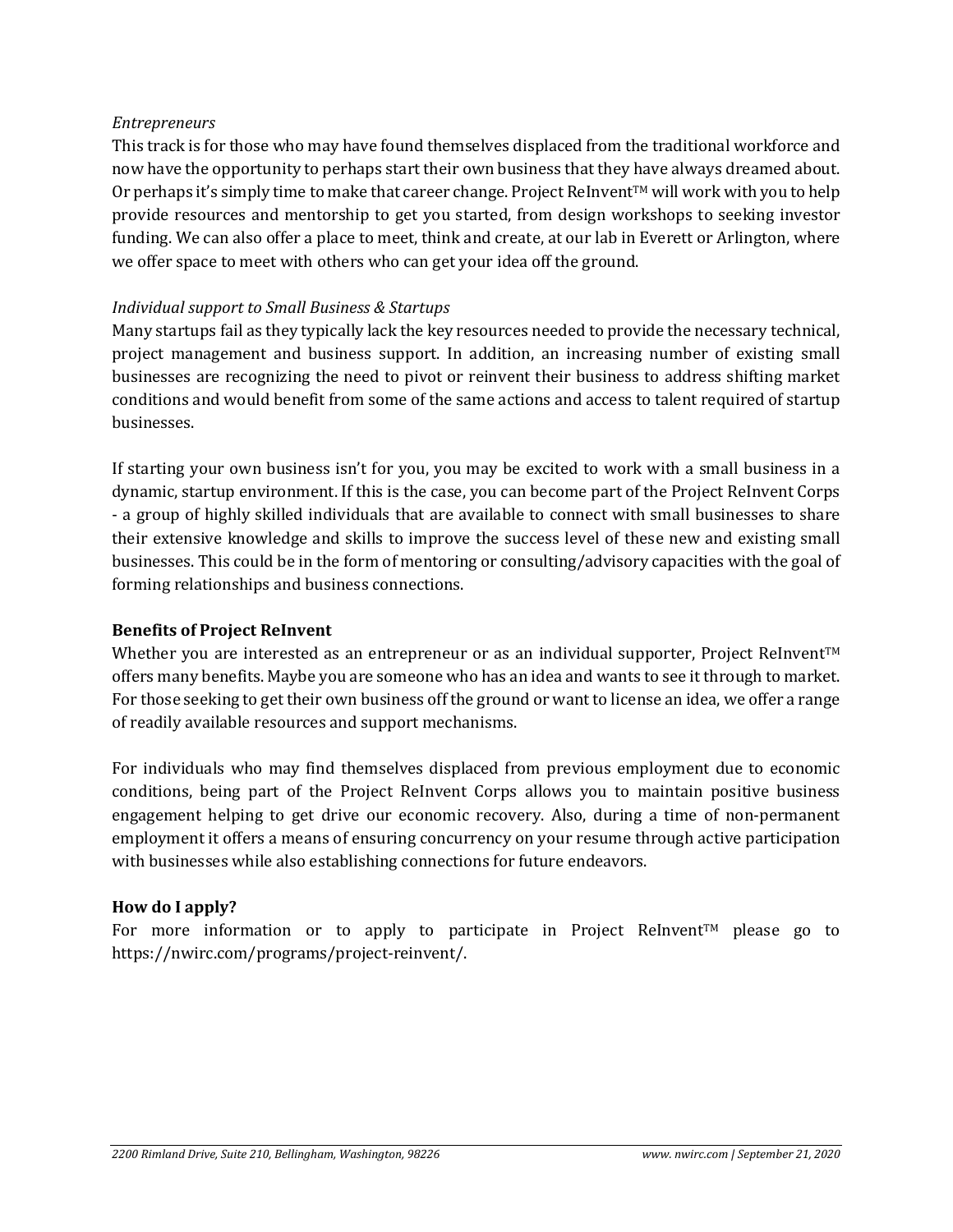![](_page_11_Picture_0.jpeg)

![](_page_11_Picture_1.jpeg)

Workforce Snohomish and NW Innovation Resource Center have forged a partnership to support innovative small businesses and startups who are building their businesses for the future economy. Many startups fail as they typically lack the key resources needed to provide the necessary technical, project management and business support. In addition, an increasing number of existing small businesses are recognizing the need to pivot their business to address shifting market conditions and would benefit from some of the same actions and access to talent required of startup businesses. As of June 2020, 44,165 Snohomish County workers have lost their jobs. While efforts persist to engage, upskill and re-employ this workforce, this dislocation of the workforce affords an opportunity to expand start-up activity in the region; as well as provide start-ups and existing, established businesses with access to talent.

In response to the confluence of these factors, Workforce Snohomish and NW Innovation Resource Center have committed to co-develop a program by the end of September 2020, to afford opportunities for innovative small and start-up businesses and dislocated workers. This plan will outline target audiences, articulate the mechanisms for outreach and engagement, and the facilitation of matching talent to business needs. Existing resources will also be incorporated, including NWIRC workshops, advisory services, facilities and when feasible, utilization of workforce development resources to support the engagement of dislocated workers. Costs components associated with implementing and scaling this program in Snohomish County will also be assessed.

Upon implementation, the goals of this program include:

- Increase innovative start-up activity in the region, with an emphasis on recovery, resiliency and building the future economy;
- Support existing, innovative small business retention and recovery;
- Increase start-up and innovative small business access to regional talent;
- Retain talent in the region's workforce, particularly in science, technology, engineering and financial disciplines; and
- Provide an opportunity to expand entrepreneur experience of dislocated workers and recent graduates.

It is envisioned that this project will provide an opportunity for dislocated workers to share their extensive knowledge and skills to improve the success level of these new and existing small businesses; as well as explore entrepreneurial opportunities for their own ideas and engage in workshops. Additionally, the program seeks to cultivate opportunities to engage recent college/university graduates to work with innovative start-ups or existing small businesses to gain experience and cultivate entrepreneurial skills, with the support of an experienced mentor.